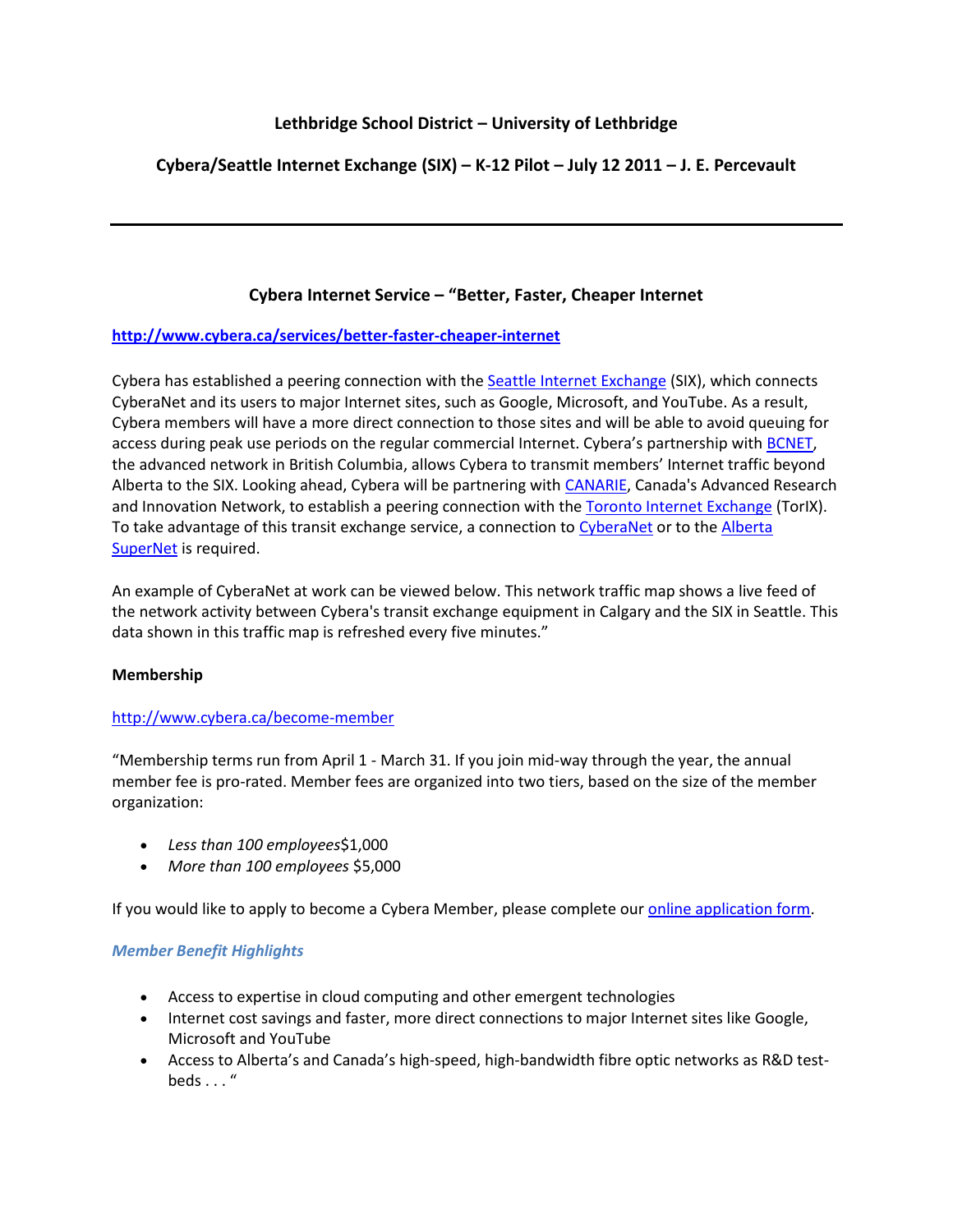## **Lethbridge School District 51 Network**

## **SuperNet service – fully meshed**

- District 51 VPN
- Shaw Internet VPN
- GXVC1000 VPN
- Axia on-line bandwidth reporting tool to managed services (NOC, 2 high schools)
- NOC SuperNet Gigabit/200 188 bronze, 12 gold (no 30% bonus bandwidth); onetime gE infrastructure upgrade at \$27,000
- 14 schools SuperNet 100/20 services 22 bronze, 4 gold per school (includes 30% bonus bandwidth)
- 2 high schools SuperNet 100/25 services 28.5 bronze, 4 gold per school (includes 30% bonus bandwidth)
- 2 high schools district Gigabit fibre to the NOC (equivalent infrastructure funding \$503.50 transferred to NOC headend bandwidth – per school, per month)

## **Shaw Big Pipe**

- 60 Mbps FD, 5 year contract (\$500 per 10 Mbps per month)
- Shaw on-line bandwidth reporting tool bandwidth utilization
- Bandwidth utilization 56 Mbps between 0830 and 1500

## **Allot NetEnforcer AC-1400 – bandwidth shaping**

- Service contract at 200 Mbps through put
- Rule 1: YouTube aggregate limited to 12 Mbps i.e. 20% of Shaw Big Pipe
- Rule 2: All school subnets limited to 11 Mbps internet access; preserves 11 Mbps for headend services/servers (SIRS, Destiny, Exchange, SharePoint, TSC [HR, Accounting], Bridgit, Maintenance Connect, etc.)
- Bandwidth reporting and Internet services reporting/graphing in real time (note wireless internal VPN utilization trends 0800 to 0900 and 1200 to 1300)

### **District 51 Planning Variables**

- Shaw Internet is maximized option to procure more (\$500 per 10 Mbps per month)
- YouTube service is a complaint; more YouTube bandwidth is immediately consumed
- \$5,000 Cybera annual membership
- *Additional NOC SuperNet VPNs for Cybera – one for SIX and the second for the research network) – note Cyber full gigabit Supernet service; routing implications*
- Allot shaping rules (how much to dedicate to YouTube etc. on Cybera SIX, begin a set of rule 3s to limit YouTube by school)?
- *NOC bronze bandwidth allocation 188 Mbps: internet 72 Mbps (i.e. hairpin at 1.2 times 60 Mbps); how much to protect for headend services, how much to dedicate to Cybera SIX?*